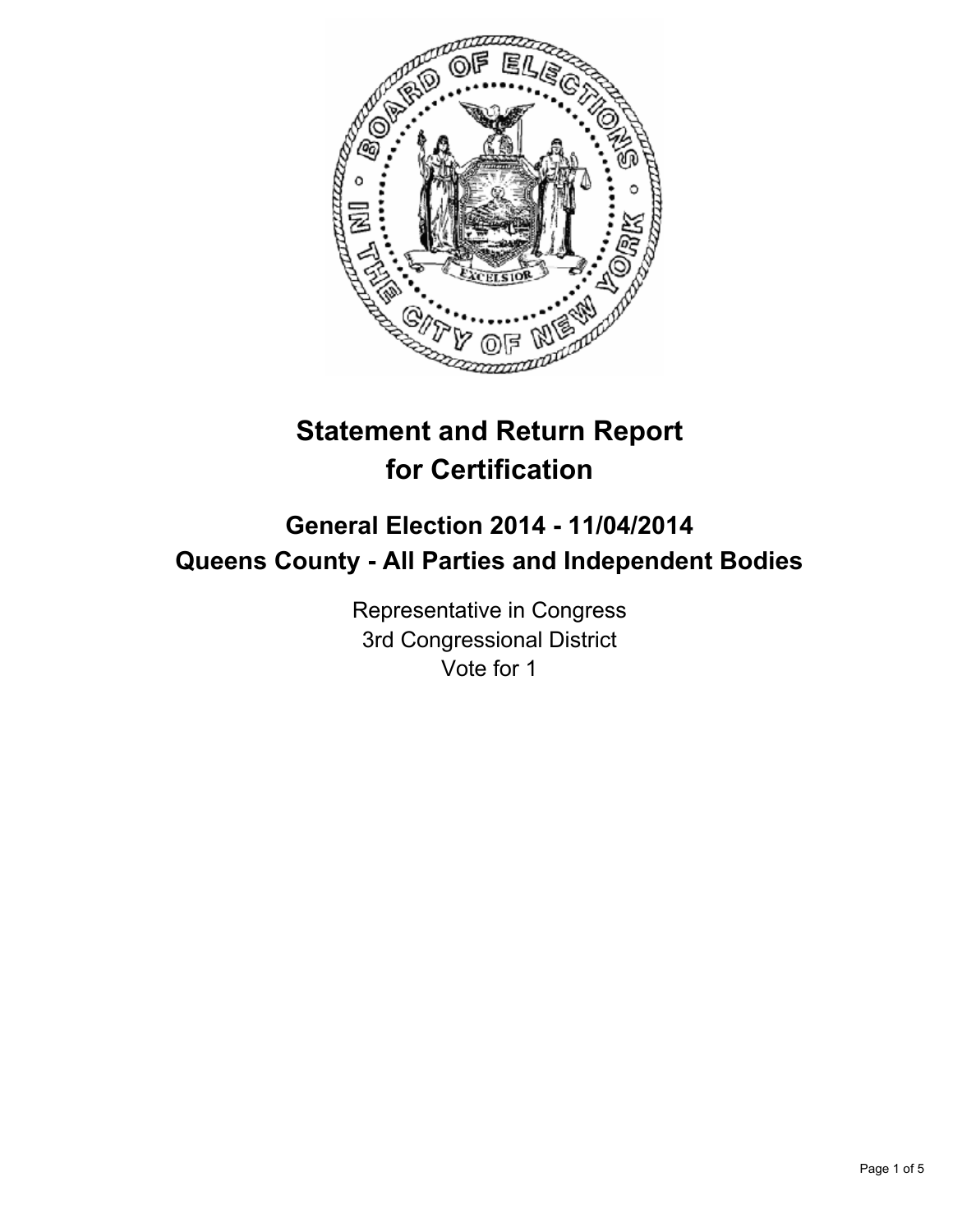

### **Assembly District 24**

| <b>PUBLIC COUNTER</b>                                    | 2,521    |
|----------------------------------------------------------|----------|
| <b>EMERGENCY</b>                                         | 0        |
| <b>ABSENTEE/MILITARY</b>                                 | 89       |
| <b>FEDERAL</b>                                           | 15       |
| <b>SPECIAL PRESIDENTIAL</b>                              | $\Omega$ |
| <b>AFFIDAVIT</b>                                         | 22       |
| <b>Total Ballots</b>                                     | 2,647    |
| Less - Inapplicable Federal/Special Presidential Ballots | 0        |
| <b>Total Applicable Ballots</b>                          | 2,647    |
| STEVE J. ISRAEL (DEMOCRATIC)                             | 1,592    |
| <b>GRANT M. LALLY (REPUBLICAN)</b>                       | 590      |
| GRANT M. LALLY (CONSERVATIVE/LIBERTARIAN)                | 121      |
| STEVE J. ISRAEL (WORKING FAMILIES)                       | 110      |
| STEVE J. ISRAEL (INDEPENDENCE)                           | 68       |
| ABDREW B RAMNAUTH (WRITE-IN)                             | 1        |
| <b>Total Votes</b>                                       | 2,482    |
| Unrecorded                                               | 165      |

## **Assembly District 25**

| <b>PUBLIC COUNTER</b>                                    | 465 |
|----------------------------------------------------------|-----|
| <b>EMERGENCY</b>                                         | 0   |
| ABSENTEE/MILITARY                                        | 11  |
| FEDERAL                                                  | 3   |
| <b>SPECIAL PRESIDENTIAL</b>                              | 0   |
| <b>AFFIDAVIT</b>                                         | 1   |
| <b>Total Ballots</b>                                     | 480 |
| Less - Inapplicable Federal/Special Presidential Ballots | 0   |
| <b>Total Applicable Ballots</b>                          | 480 |
| STEVE J. ISRAEL (DEMOCRATIC)                             | 269 |
| <b>GRANT M. LALLY (REPUBLICAN)</b>                       | 136 |
| <b>GRANT M. LALLY (CONSERVATIVE/LIBERTARIAN)</b>         | 28  |
| STEVE J. ISRAEL (WORKING FAMILIES)                       | 8   |
| STEVE J. ISRAEL (INDEPENDENCE)                           | 13  |
| <b>Total Votes</b>                                       | 454 |
| Unrecorded                                               | 26  |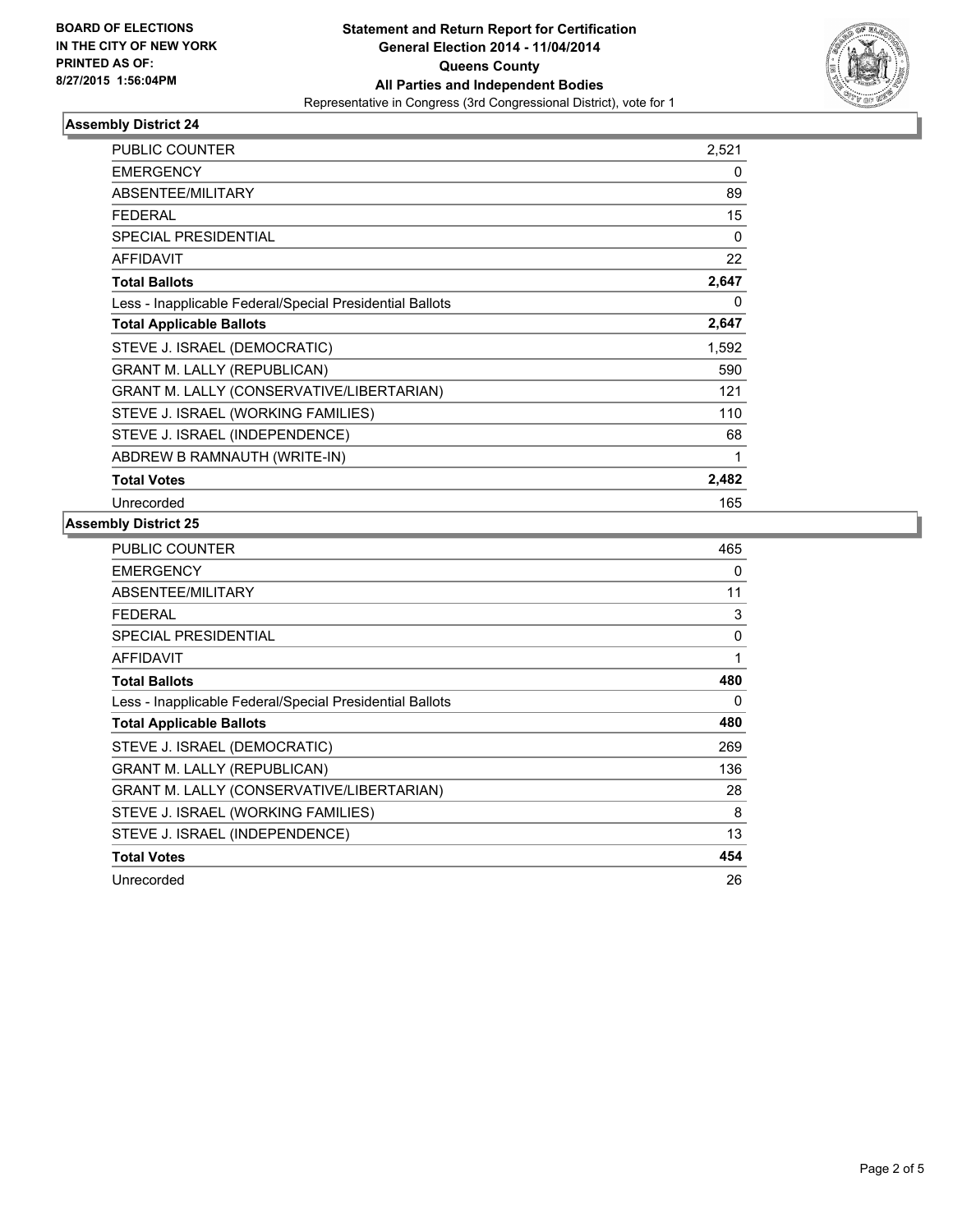

## **Assembly District 26**

| <b>PUBLIC COUNTER</b>                                    | 12.991 |
|----------------------------------------------------------|--------|
| <b>EMERGENCY</b>                                         |        |
| ABSENTEE/MILITARY                                        | 532    |
| <b>FFDFRAL</b>                                           | 56     |
| <b>SPECIAL PRESIDENTIAL</b>                              | 0      |
| <b>AFFIDAVIT</b>                                         | 69     |
| <b>Total Ballots</b>                                     | 13,649 |
| Less - Inapplicable Federal/Special Presidential Ballots | 0      |
| <b>Total Applicable Ballots</b>                          | 13,649 |
| STEVE J. ISRAEL (DEMOCRATIC)                             | 7,366  |
| <b>GRANT M. LALLY (REPUBLICAN)</b>                       | 4,079  |
| GRANT M. LALLY (CONSERVATIVE/LIBERTARIAN)                | 661    |
| STEVE J. ISRAEL (WORKING FAMILIES)                       | 470    |
| STEVE J. ISRAEL (INDEPENDENCE)                           | 299    |
| CHRIS WU (WRITE-IN)                                      | 1      |
| DANIEL SOLOMON (WRITE-IN)                                | 1      |
| EDWARD C BRAUNSTEIN (WRITE-IN)                           | 1      |
| <b>GARY ACHERMAN (WRITE-IN)</b>                          | 1      |
| <b>GRACE MENG (WRITE-IN)</b>                             | 1      |
| SIME SKROKOV (WRITE-IN)                                  | 1      |
| <b>Total Votes</b>                                       | 12,881 |
| Unrecorded                                               | 768    |

## **Assembly District 27**

| PUBLIC COUNTER                                           | 511 |
|----------------------------------------------------------|-----|
| <b>EMERGENCY</b>                                         | 0   |
| ABSENTEE/MILITARY                                        | 26  |
| <b>FEDERAL</b>                                           | 3   |
| <b>SPECIAL PRESIDENTIAL</b>                              | 0   |
| <b>AFFIDAVIT</b>                                         | 4   |
| <b>Total Ballots</b>                                     | 544 |
| Less - Inapplicable Federal/Special Presidential Ballots | 0   |
| <b>Total Applicable Ballots</b>                          | 544 |
| STEVE J. ISRAEL (DEMOCRATIC)                             | 182 |
| <b>GRANT M. LALLY (REPUBLICAN)</b>                       | 258 |
| GRANT M. LALLY (CONSERVATIVE/LIBERTARIAN)                | 45  |
| STEVE J. ISRAEL (WORKING FAMILIES)                       | 7   |
| STEVE J. ISRAEL (INDEPENDENCE)                           | 3   |
| <b>Total Votes</b>                                       | 495 |
| Unrecorded                                               | 49  |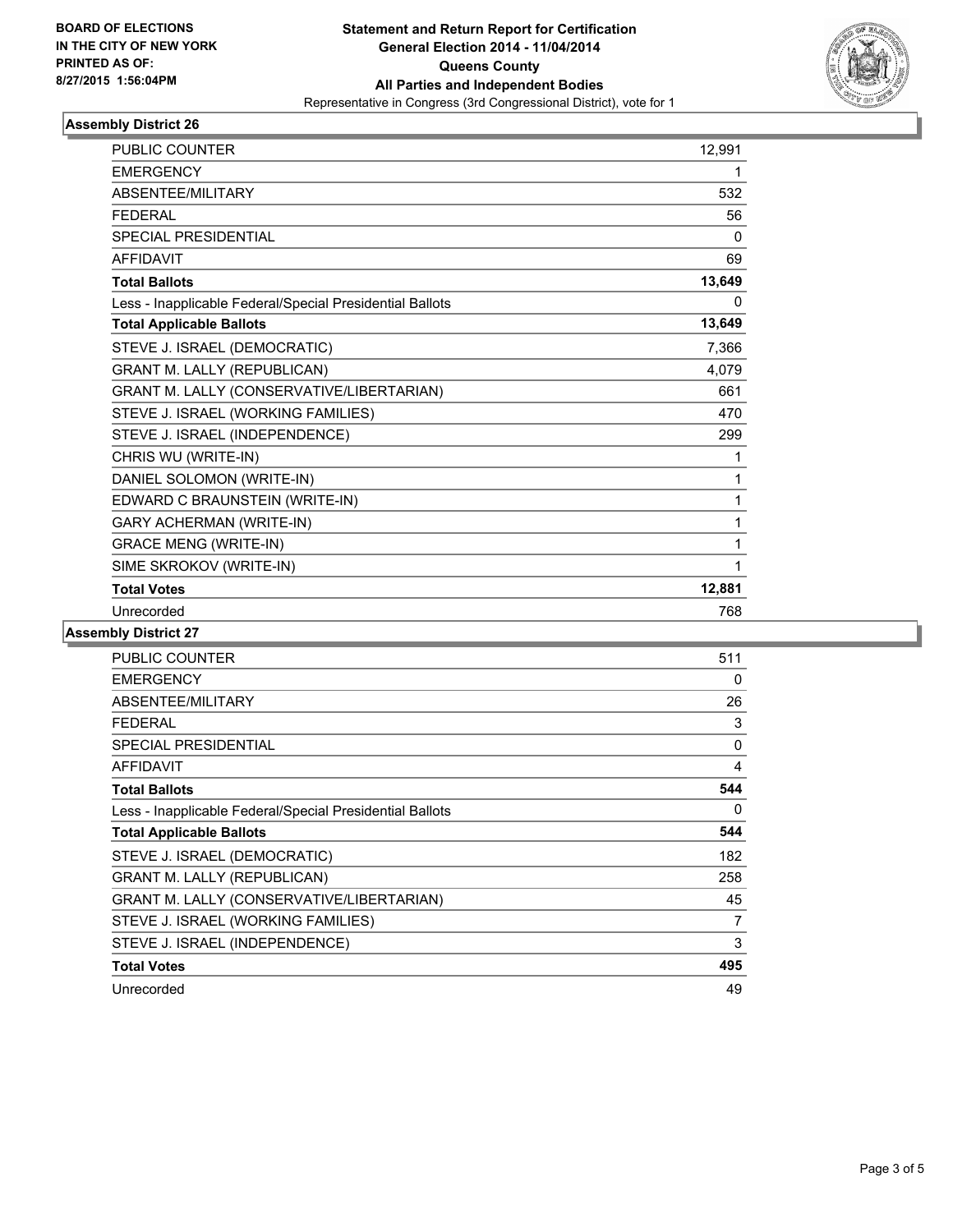

## **Assembly District 33**

| <b>PUBLIC COUNTER</b>                                    | 2,933    |
|----------------------------------------------------------|----------|
| <b>EMERGENCY</b>                                         | 0        |
| ABSENTEE/MILITARY                                        | 84       |
| <b>FEDERAL</b>                                           | 14       |
| SPECIAL PRESIDENTIAL                                     | 0        |
| <b>AFFIDAVIT</b>                                         | 16       |
| <b>Total Ballots</b>                                     | 3,047    |
| Less - Inapplicable Federal/Special Presidential Ballots | $\Omega$ |
| <b>Total Applicable Ballots</b>                          | 3,047    |
| STEVE J. ISRAEL (DEMOCRATIC)                             | 1,527    |
| <b>GRANT M. LALLY (REPUBLICAN)</b>                       | 929      |
| <b>GRANT M. LALLY (CONSERVATIVE/LIBERTARIAN)</b>         | 218      |
| STEVE J. ISRAEL (WORKING FAMILIES)                       | 98       |
| STEVE J. ISRAEL (INDEPENDENCE)                           | 58       |
| <b>Total Votes</b>                                       | 2,830    |
| Unrecorded                                               | 217      |

### **Assembly District 40**

| <b>PUBLIC COUNTER</b>                                    | 440      |
|----------------------------------------------------------|----------|
| <b>EMERGENCY</b>                                         | 0        |
| ABSENTEE/MILITARY                                        | 17       |
| <b>FEDERAL</b>                                           | 0        |
| <b>SPECIAL PRESIDENTIAL</b>                              | $\Omega$ |
| <b>AFFIDAVIT</b>                                         | 3        |
| <b>Total Ballots</b>                                     | 460      |
| Less - Inapplicable Federal/Special Presidential Ballots | 0        |
| <b>Total Applicable Ballots</b>                          | 460      |
| STEVE J. ISRAEL (DEMOCRATIC)                             | 171      |
| <b>GRANT M. LALLY (REPUBLICAN)</b>                       | 192      |
| GRANT M. LALLY (CONSERVATIVE/LIBERTARIAN)                | 36       |
| STEVE J. ISRAEL (WORKING FAMILIES)                       | 8        |
| STEVE J. ISRAEL (INDEPENDENCE)                           | 5        |
| MARK DELLAVECHIO (WRITE-IN)                              | 1        |
| UNATTRIBUTABLE WRITE-IN (WRITE-IN)                       | 1        |
| <b>Total Votes</b>                                       | 414      |
| Unrecorded                                               | 46       |